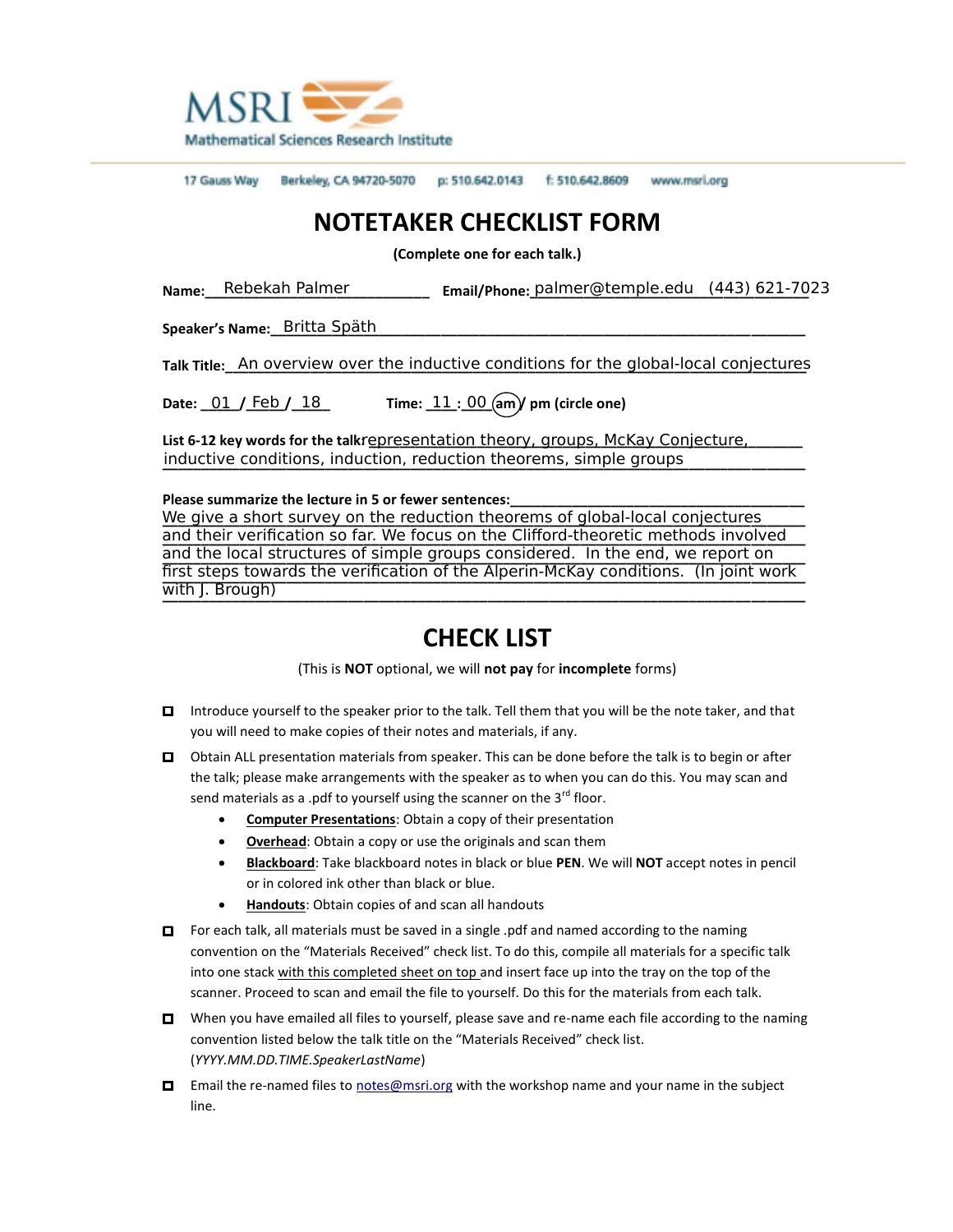(An overview over) the inductive Conditions for the global Rocal Conj S.A. Adrigin What is meant by that? Background? mutter representation theory of finite groups: G finite group, p prime In  $(G) \Leftrightarrow$  simple  $CG$ -modules simple  $IF_pG$ -modules  $\Leftrightarrow$  TB(G) Ylobal-Local principles:<br>\* Wool in classification of finite simple groups). Local 2-structure<br>\* Wool in classification of finite simple groups). Local 2-structure<br>\* Brauer correspondent : p-blacks of G -> p-blocks of desig \* If G group/Lie Algne: Deline Luschig induction, Hanish Thandra induction  $\Box$ dm Goal: Glábal/local principle for M (G) or Br (G) McKay Conjecture '42: (G) = (Imp. (Ng [P] for PE Jyl, (G) and My, (H) = { NE In (H) | Pt A[1]}<br>Ance for p- solvable groups (Isaacs, Obygama-Wajima) &<br>Red. theorem (Isaacs-Malle-Navarro '07): Mc Kay Conjecture polds for G, if the inductive McKay conditions hold for all simple groups involved into. HERE the indubitional. De What is missaing forom simple groups? PATIENCE inductive conditions are technical ~ later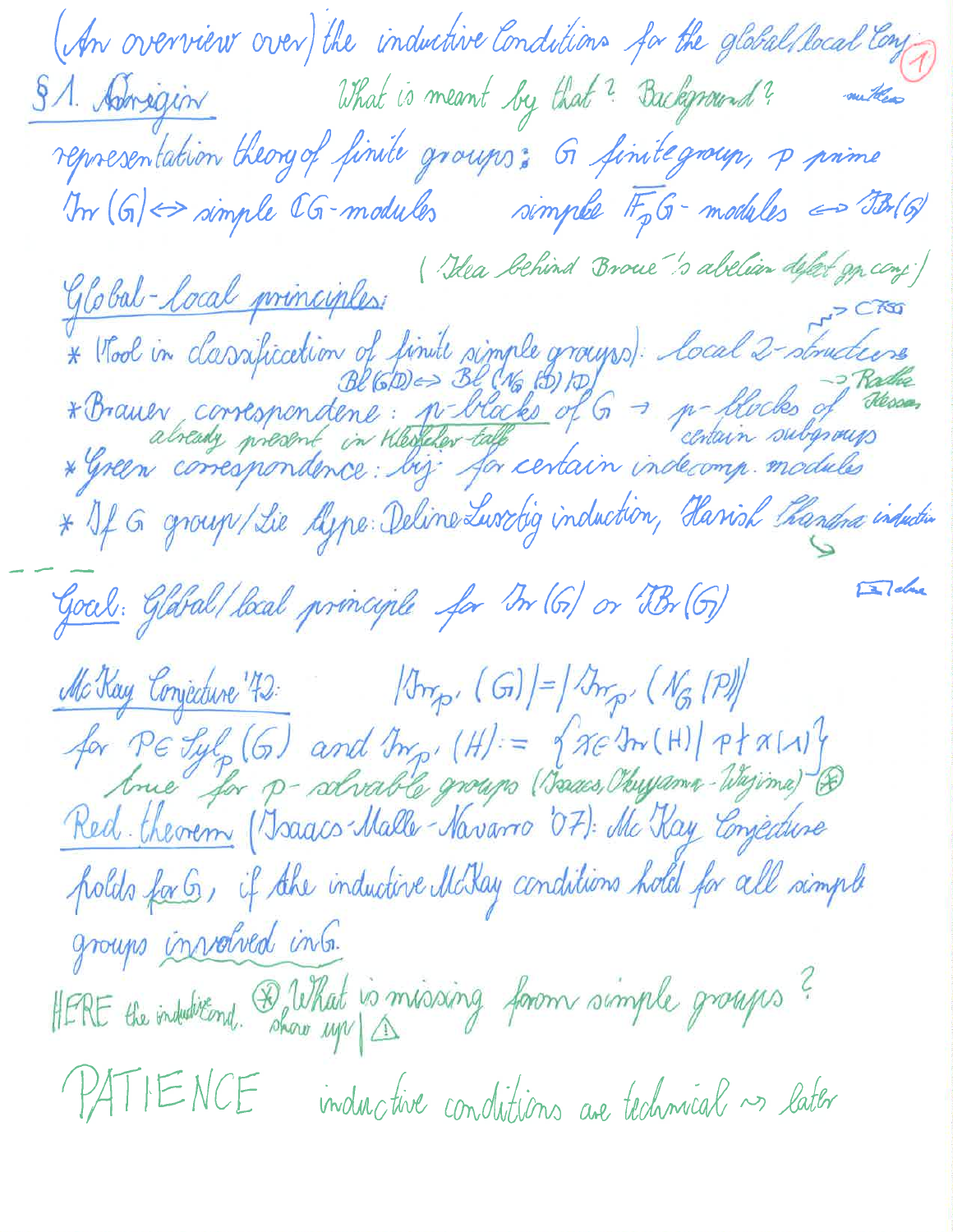S. 2. More Conjectures<br>determines<br>Allockwine - p-block of G ~> defect group D, In (B), B(B), b<br>P-modular system | P = subgroup of G<br>P-modular system | P = subgroup of G p-Part of degrees minimal  $\mathcal{D}_{m_{o}}(\mathbf{B}) = \{x \in \mathcal{D}_{m}(\mathbf{B}) | x(\Lambda)_{p} | D = |G|_{p}\}$ Alpenin-McKay (AM) Conjecture: | Tr, (B) = | Tr, (b) Alpenin's weight (AW) Conjecture | JBr (B)] = JBr (b) if Disabelian Brauer's Leight O'Emjecture: Disabelian => In (B) = In (B) again all known for p-robrable groups Canolina<br>fond reprenent's by Gabriel - Galis weim Canolina<br>they are implied by Droue's Conjecture and Dade's Eng.<br>(both are more technical; only far Dabelugn) gebrit.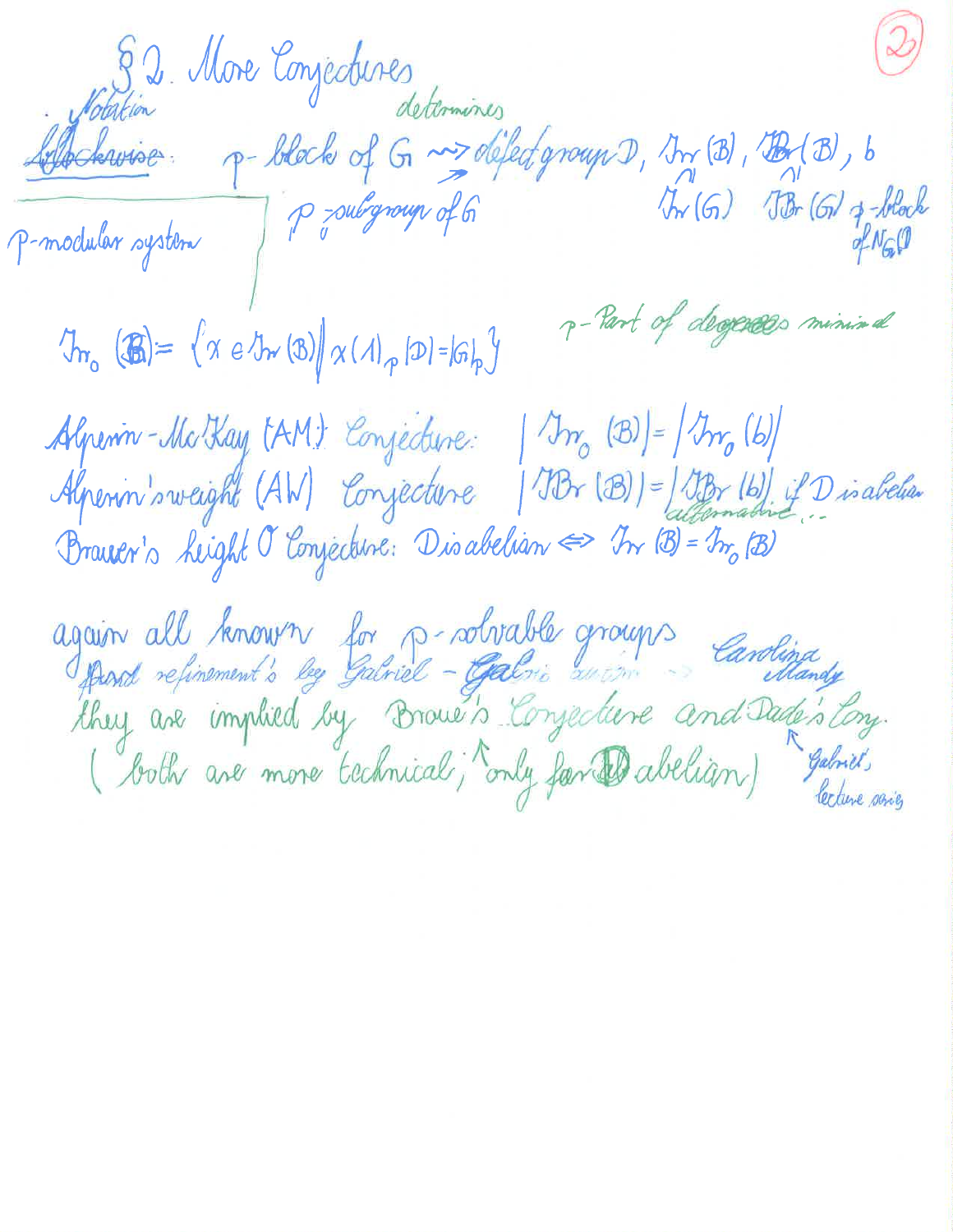<u> 53. Reduction theorems</u>

AM Conjecture holds, if the inductive AM conditions true for all simples (S., Navarro Kiep, Buig) BHZ: "=>' Arue (Berger-Knørr ('88), Kessar-Malle (12) " Ime, if inductive AM conditions hold (Marrano-S., Khoan-Malk) analogous result for Dade Conjecture, preneduction BADC 84 The inductive conditions Reduction theorems are proven by induction on [261] Main idea : Control Clifford theory  $Q \leq \frac{Q}{X}$  Central extension Tif X a G | ine general. Trr (G) 4 Jm (Q)  $|$  Gracto on  $X$  and  $\mathcal{J}_{\mathcal{W}}(X)$ -Example: 4 every YE Jr (X) extends to some YE Irr (Gy), then  $\forall w(G) = \left\{ \text{Ind}_{G_{\psi}}( \psi_{\eta}) \mid \psi \in \mathcal{V}_{w}(X), \eta \in \mathcal{V}_{w}(G_{X}) \right\}$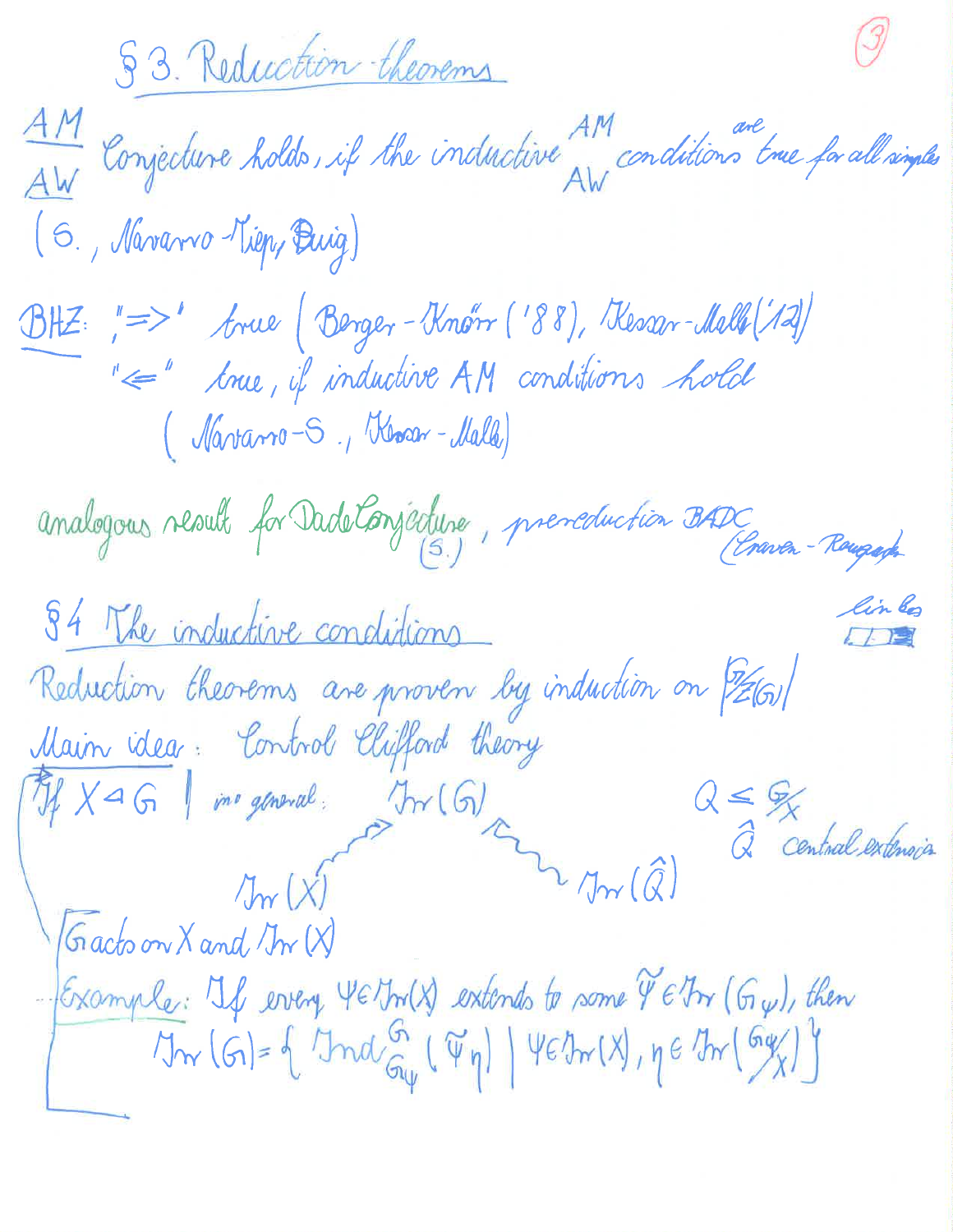Inductive McKay conditions for a simple S: ETT Let X be the universal covering group of S and  $T \in \mathcal{Y}_p(\mathcal{X})$ .<br>Then  $\exists$  Aut (X) = equiv.  $\Omega: \mathbb{R}_{p'}(X) \stackrel{\leftharpoonup}{\Rightarrow} \mathbb{R}_{p'}(N_X(\eta))$ ,<br>o.t.  $\forall \forall e \exists m_{p'}(X)$ :<br> $\forall$  and  $\Psi'$  have the same Clifford theory in any  $X \triangleleft G$  $\frac{1}{4}$  $\begin{array}{lll} \text{if } & \text{if } & \text{if } & \text{if } & \text{if } & \text{if } & \text{if } & \text{if } & \text{if } & \text{if } & \text{if } & \text{if } & \text{if } & \text{if } & \text{if } & \text{if } & \text{if } & \text{if } & \text{if } & \text{if } & \text{if } & \text{if } & \text{if } & \text{if } & \text{if } & \text{if } & \text{if } & \text{if } & \text{if } & \text{if } & \text{if } & \text{if } & \text{if } & \text{if } & \text{if } & \text$ of Chifford theory Kemark: Cead to a better control ind AM condibions · can be adapted to blocks ~ - ideas used in other contexts  $|IB_{\gamma_{A}}(G)| = |IB_{\gamma_{A}}(G)|$ Main parts of the proof go from  $\mathcal{H}^{\prime\prime}$   $\mathcal{H}(\widetilde{\mathcal{V}}_{1/2}^{\prime})$  = bl  $(\widetilde{\mathcal{V}}_{1/2}^{\prime\prime})$  )  $\forall$   $\forall$   $\leq$   $\leq$   $\land$  $x_{4A}$  to  $x_{2}^{*}$  a G

construction butterfly The